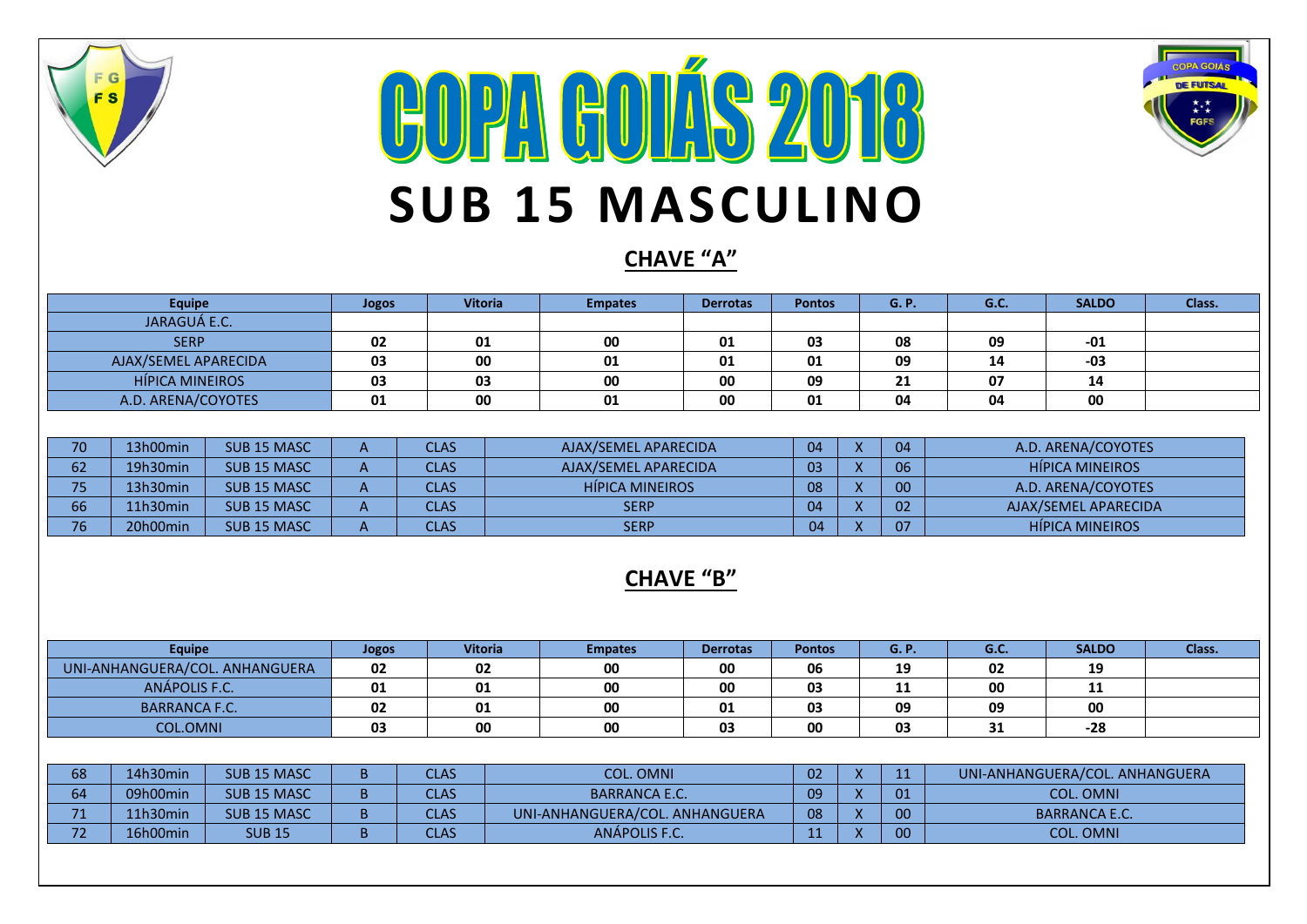

FG

**FS** 



|                                            | <u>Se as Sasasas — S</u><br><b>ARTILHARIA</b> |                |                |
|--------------------------------------------|-----------------------------------------------|----------------|----------------|
| <b>ARTILHEIRO</b>                          | <b>GOLS</b>                                   | <b>CLUBE</b>   | <b>POSICÃO</b> |
| <b>BRUNO DE JESUS PIO</b>                  | <b>HÍPICA MINEIROS</b>                        | 10             | 1              |
| <b>GABRIEL DOS SANTOS ROCHA</b>            | UNI-ANHANGUERA/COL. ANHANGUERA                | 6              | $\overline{2}$ |
| RONATH SILVA TAVARES                       | <b>SERP</b>                                   | 6              | $\overline{3}$ |
| PEDRO ATAIDE D.S. SILVA                    | AJAX/SEMEL APARECIDA                          | 5              | $\overline{4}$ |
| <b>GUSTAVO MENDES DE M. FERREIRA</b>       | ANÁPOLIS F.C.                                 | 5              | 5              |
| <b>ISSAC DE SOUZA VALENÇA</b>              | UNI-ANHANGUERA/COL. ANHANGUERA                | 4              | 6              |
| <b>KAYKY SILVA MEDEIROS</b>                | UNI-ANHANGUERA/COL. ANHANGUERA                | 4              | $\overline{7}$ |
| CAUA GABRIEL M. DE LIMA                    | <b>BARRANCA E.C.</b>                          | 4              | 8              |
| <b>BRUNO ALVES SOUTO</b>                   | <b>HÍPICA MINEIROS</b>                        | 4              | 9              |
| PEDRO TOLEDO TIMO                          | <b>HÍPICA MINEIROS</b>                        | 3              | 10             |
| YANK KAIQUE C. DE BARROS                   | <b>SERP</b>                                   | 3              | 11             |
| MAURICIO CORDEIRO GRAMACHO                 | AJAX/SEMEL APARECIDA                          | $\overline{2}$ | 12             |
| MARCOS VINICIUS D.S. OLIVEIRA              | AJAX/SEMEL APARECIDA                          | $\overline{2}$ | 13             |
| JOAO VICTOR G. LIMA                        | <b>BARRANCA E.C.</b>                          | $\overline{2}$ | 14             |
| PEDRO CESAR R. BRITO                       | <b>HÍPICA MINEIROS</b>                        | $\overline{2}$ | 15             |
| <b>GABRIEL JJURANIR GONCALVES SANTANNA</b> | ANÁPOLIS F.C.                                 | $\overline{2}$ | 16             |
| JOAO VICTOR DOS SANTOS TEIXEIRAQ           | ANÁPOLIS F.C.                                 | $\overline{2}$ | 17             |
| <b>GABRIEL MARTINS VASCONCELOS</b>         | COL. OMNI                                     | $\mathbf 1$    | 18             |
| GIOVANE DAMASCENO C. SOARES                | COL. OMNI                                     | $\mathbf 1$    | 19             |
| <b>GUILHERME DOURADO H. CARNEIRO</b>       | UNI-ANHANGUERA/COL. ANHANGUERA                | $\mathbf{1}$   | 20             |
| GUILHERME HENRIQUE D. NASCIMENTO           | UNI-ANHANGUERA/COL. ANHANGUERA                | $\mathbf{1}$   | 21             |
| SERGIO AUGUSTO A.P. FILHO                  | UNI-ANHANGUERA/COL. ANHANGUERA                | $\mathbf{1}$   | 22             |
| JAIR MANOEL D. NETO                        | UNI-ANHANGUERA/COL. ANHANGUERA                | $\mathbf 1$    | 23             |
| MARCOS PAULO V. DE SIQUEIRA                | A.D. ARENA/COYOTES                            | $\mathbf{1}$   | 24             |
| <b>MARCOS VINICIUS S. VITOR</b>            | A.D. ARENA/COYOTES                            | $\mathbf 1$    | 25             |
| <b>KLEBER RIBEIRO SOARES</b>               | A.D. ARENA/COYOTES                            | $\mathbf{1}$   | 26             |
| <b>BRUNO PEREIRA D. ARAUJO</b>             | A.D. ARENA/COYOTES                            | $\mathbf{1}$   | 27             |
| JOAO PAULO S. FERREIRA                     | <b>BARRANCA E.C.</b>                          | $\mathbf{1}$   | 28             |
| <b>IURI VIEIRA LEMOS</b>                   | <b>BARRANCA E.C.</b>                          | $\mathbf{1}$   | 29             |
| CAIRO KAIK C. VIEIRA                       | <b>BARRANCA E.C.</b>                          | $\mathbf 1$    | 30             |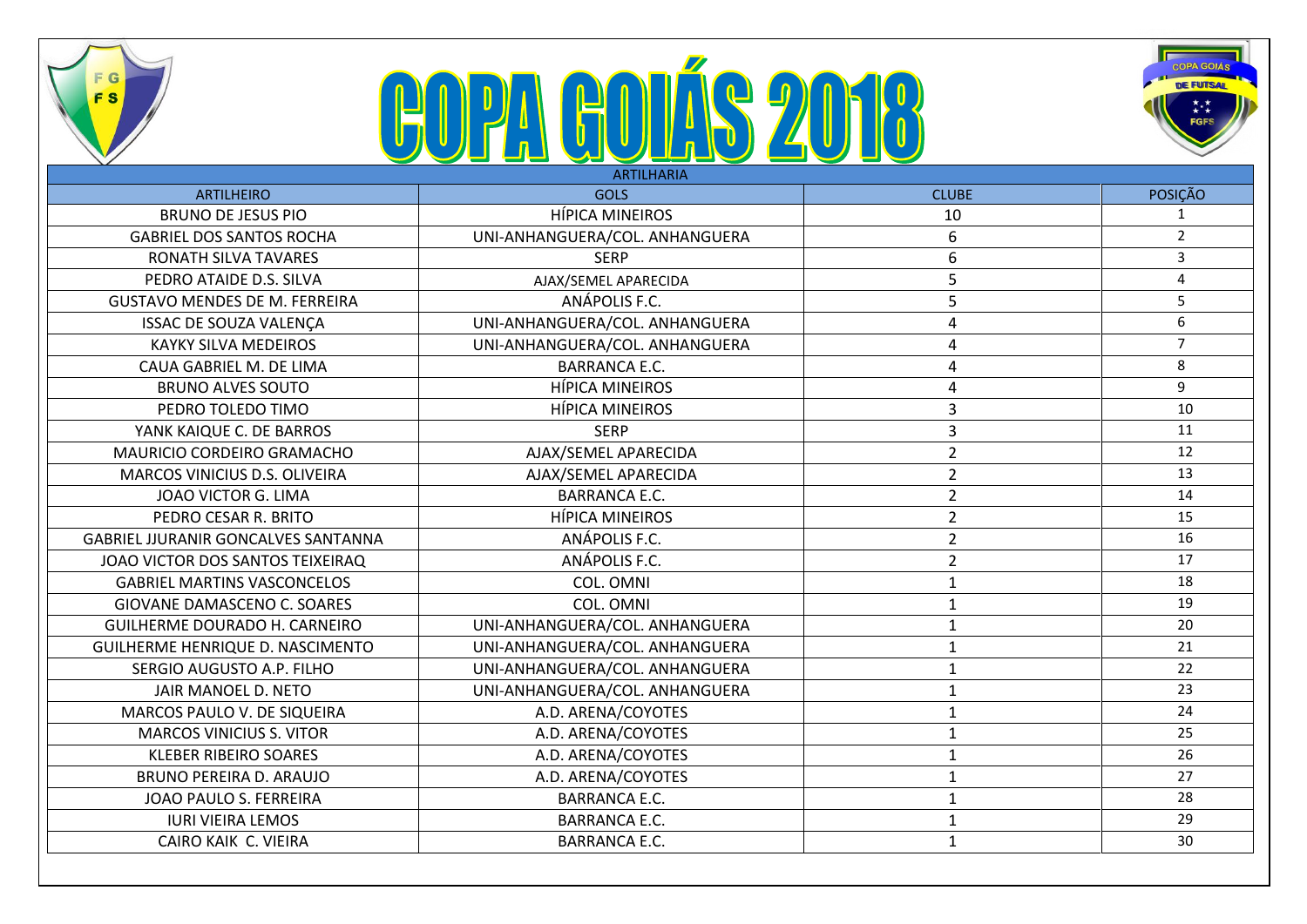**COPA COLÍS 2018** 

F G

**FS** 



| LUCAS MARTINS N. DE OLIVEIRA       | COL. OMNI                      |    |
|------------------------------------|--------------------------------|----|
| JOEL MARTINIANO S. ROCHA           | UNI-ANHANGUERA/COL. ANHANGUERA | 32 |
| EDER JUNIOR M. CARRIJO             | HÍPICA MINEIROS                | 33 |
| THIAGO ARRUDA SABBATINI PASSOS     | ANÁPOLIS F.C.                  |    |
| JUNIOR R. M. BERNARDES DE OLIVEIRA | ANÁPOLIS F.C.                  |    |
| LUIS F.S. MORAES                   | HIPICA MINEIROS                | 36 |

## **CONTROLE DE CARTÕES – ETAPA CLASSIFICATÓRIA**

|                                      |                                |                       | AMARELO (1ª SERIE) |                | <b>VERMELHO</b> |             |                |
|--------------------------------------|--------------------------------|-----------------------|--------------------|----------------|-----------------|-------------|----------------|
| <b>ATLETA</b>                        | <b>CLUBE</b>                   |                       |                    |                | $(1a$ SERIE)    |             |                |
|                                      |                                | 12                    | 2 <sup>o</sup>     | 3 <sup>°</sup> | <b>CUMPRIR</b>  | <b>DATA</b> | <b>CUMPRIR</b> |
| <b>GABRIEL MARTINS VASCONCELOS</b>   | COL. OMNI                      | 24/03/2018            |                    |                |                 |             |                |
| <b>MATHEUS MONTAGNINI KICHESE</b>    | COL. OMNI                      | 24/03/2018            |                    |                |                 |             |                |
| SERGIO AUGUSTO A.P. FILHO            | UNI-ANHANGUERA/COL. ANHANGUERA | 24/03/2018            |                    |                |                 |             |                |
| <b>GUILHERME DOURADO H. CARNEIRI</b> | UNI-ANHANGUERA/COL. ANHANGUERA | 24/03/2018            |                    |                |                 |             |                |
| MAURICIO CORDEIRO GRAMACHO           | AJAX/SEMEL APARECIDA           | 24/03/2018            | 07/04/2018         |                |                 |             |                |
| RAPHAEL CARVALHO TELES               | AJAX/SEMEL APARECIDA           | 24/03/2018            |                    |                |                 |             |                |
| JOAO VITOR B. B. ASSIS               | COL. OMNI                      | 07/04/2018            |                    |                |                 |             |                |
| GUILHERME HENRIQUE O. NASCIMENTO     | UNI-ANHANGUERA/COL. ANHANGUERA | 07/04/2018            |                    |                |                 |             |                |
| SIMAIR FERREIRA LUCIO                | <b>BARRANCA E.C.</b>           | 07/04/2018            |                    |                |                 |             |                |
| PEDRO ATAIDES DE SOUZA OLIVEIRA      | AJAX/SEMEL APARECIDA           | 07/04/2018 08/04/2018 |                    |                |                 |             |                |
|                                      |                                |                       |                    |                |                 |             |                |